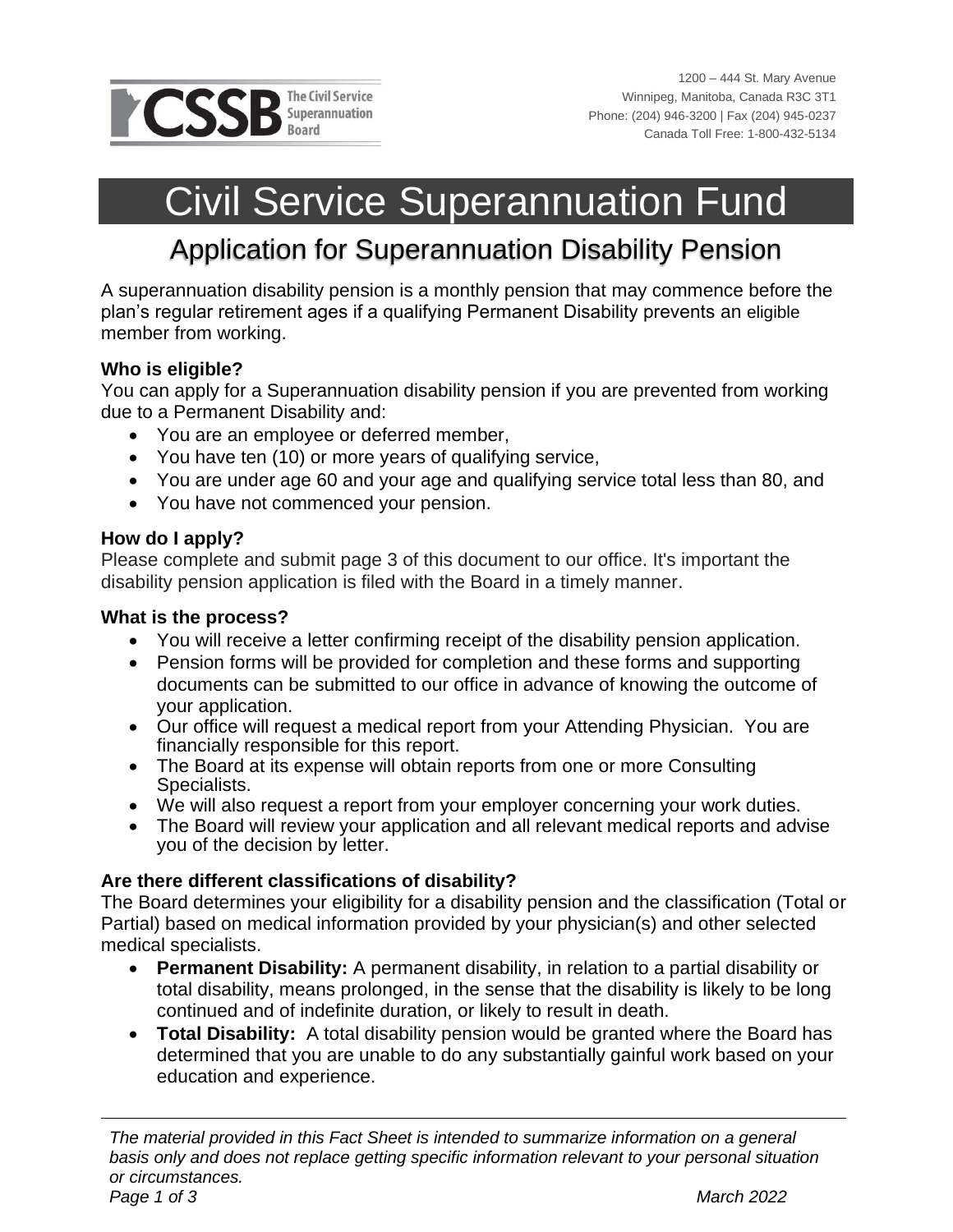# **PCSSB**

### **The Civil Service Superannuation Fund Application for Superannuation Disability Pension**

• **Partial Disability:** A partial disability pension would be granted where the Board has determined that you are unable to work in your own position, based on age, education and experience, despite that you may be able to work, even on a full-time basis, in a different position.

### **How much would I receive?**

- If you are granted a Superannuation disability pension, you will receive a monthly payment based on the pension plan formula, which includes your years of service and earnings to your effective date.
- A Total disability pension is equal to the pension accrued to the effective date.
- A Partial disability pension is equal to the pension accrued to the effective date less a reduction based on age and service. Partial disability benefits are reduced to the same extent as early retirement benefits.

### **How long is the disability pension paid?**

A Superannuation disability pension is only payable if:

- 1) **You are an employee** who has been approved for benefits under an eligible Long Term Disability (LTD) program*,* **OR**
- 2) **You have ceased to be an employee** and provide a Notice of Disability Retirement.

**Employee**: If you are an employee approved for Long Term Disability (LTD) benefits, you are deemed not to have retired under *The Civil Service Superannuation Act* except for the sole purpose of applying for and being granted a Superannuation disability pension. Under this arrangement, the Board is only authorized to pay your disability pension during the time that you are approved for LTD benefits.

**Ceasing to be an employee***:* Should LTD terminate or not approve your claim, the Board is only authorized to pay the disability pension if you cease to be an employee and provide a formal Notice of Disability Retirement.

**Duration of Superannuation disability pension payment:** Payment of the disability pension continues until: your LTD benefits end; you return to work; you no longer meet the definition of disability; you are eligible for your unreduced pension, or death.

**Questions?** The Board's staff is available to provide information and answer questions about the plan and your entitlements. The Board's staff can be contacted by:

Mail: The Civil Service Superannuation Board 1200-444 St. Mary Ave. Winnipeg MB R3C 3T1

Phone: 204-946-3200 or Toll Free (Canada): 1-800-432-5134

Fax: 204-945-0237 E-mail: askus@cssb.mb.ca

Web Page: www.cssb.mb.ca